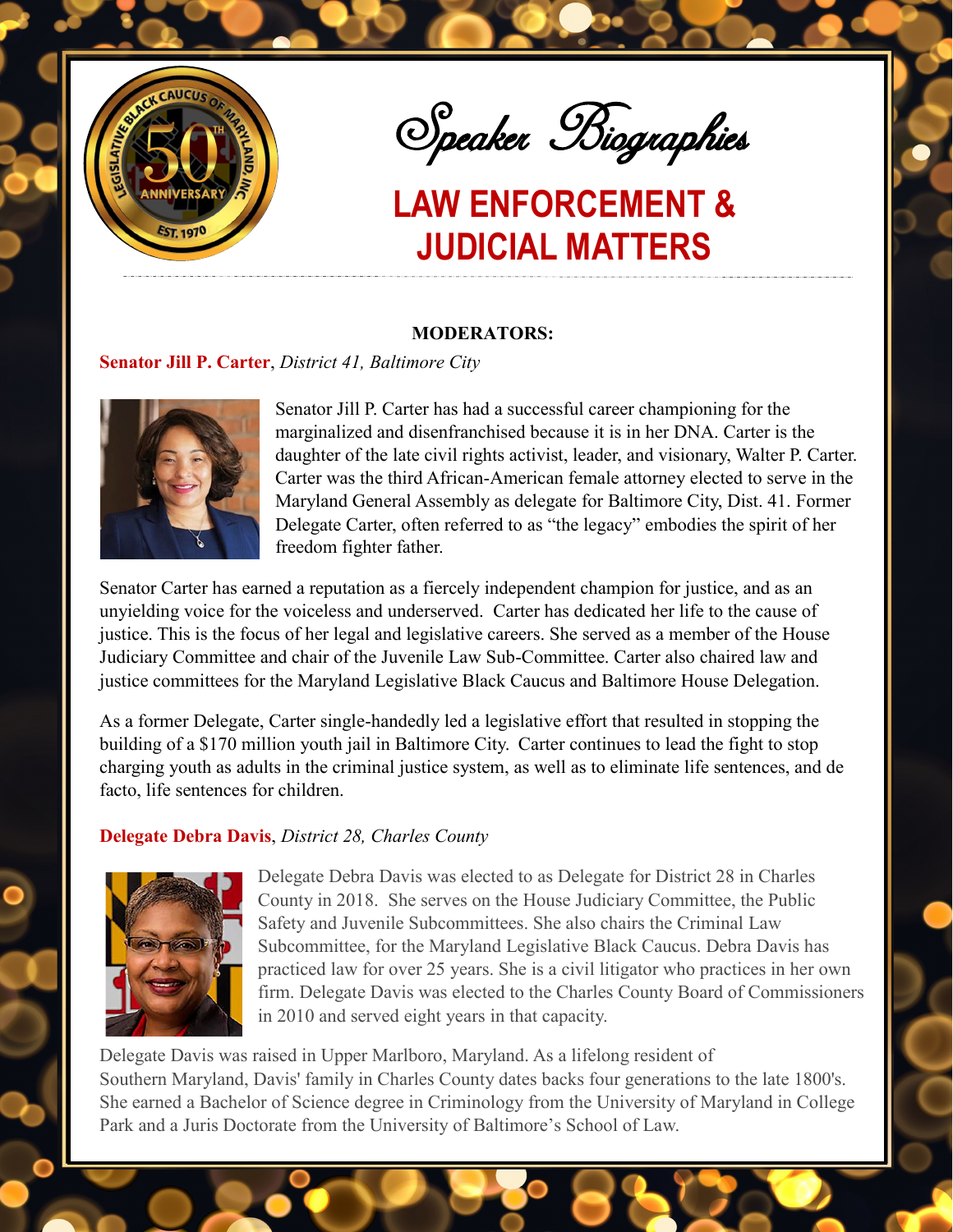

Speaker Biographies

## **LAW ENFORCEMENT & JUDICIAL MATTERS**

### **PANELISTS:**

**Yanet Amanuel**, *Public Policy Advocate at the ACLU of Maryland* 



Yanet Amanuel is the Public Policy Advocate at the ACLU of Maryland. In this role she will be supporting coalitions and monitoring pertinent legislation that impacts civil liberties. Yanet began her advocacy career as a student at the University of Maryland, College Park, where she received her B.S. in Sociology. While serving as the Executive Activism Chair of the UMCP NAACP chapter, she negotiated her first piece of legislation, which required each public institution of higher education to develop, implement, and submit to the Maryland Higher Education Commission a certain plan for a program to prevent hate-bias incidents

and implement a hate bias response protocol. She continued to pursue her passion for advocacy and organizing in several roles, including as Chief of Staff for Delegate Angela Angel of Prince George's County and as a Policy Advocate at Job Opportunities Task Force. Currently, Yanet also serves as the Region 7 (Washington, D.C., Maryland, and Virginia) Adult Representative on the NAACP National Youth Works Committee and Young Adult Chair of the Prince George's County NAACP.

## **Branville Bard Jr.**, *Vice President, Public Safety, Johns Hopkins*



Branville G. Bard Jr. serves as the vice president for public safety for all Johns Hopkins University and Johns Hopkins Medicine campuses and facilities worldwide, with the exception of the Applied Physics Laboratory. As vice president for public safety, he works to ensure Johns Hopkins students, faculty, staff, patients, visitors, and neighbors are provided a safe and secure environment and receive responsive and respectful assistance for their public safety and security needs.

Bard joins Johns Hopkins with more than 28 years of experience in law enforcement and public safety. Most recently Bard served as the police commissioner for the City of Cambridge, Massachusetts. He began his career as a member of the Philadelphia Police Department, where he proudly served for more than two decades before retiring at the rank of police inspector to become chief of police and director of public safety for the Philadelphia Housing Authority.

Bard holds a doctorate in public administration, with emphasis on criminal justice policy from Valdosta State University. He earned two master's degrees (MS in Public Safety Management and MS in Criminal Justice), and a BA in Criminal Justice from Alvernia College. He has also earned an Executive Education Certificate in Public Leadership from the Harvard Kennedy School. Bard lives in Baltimore with his family.